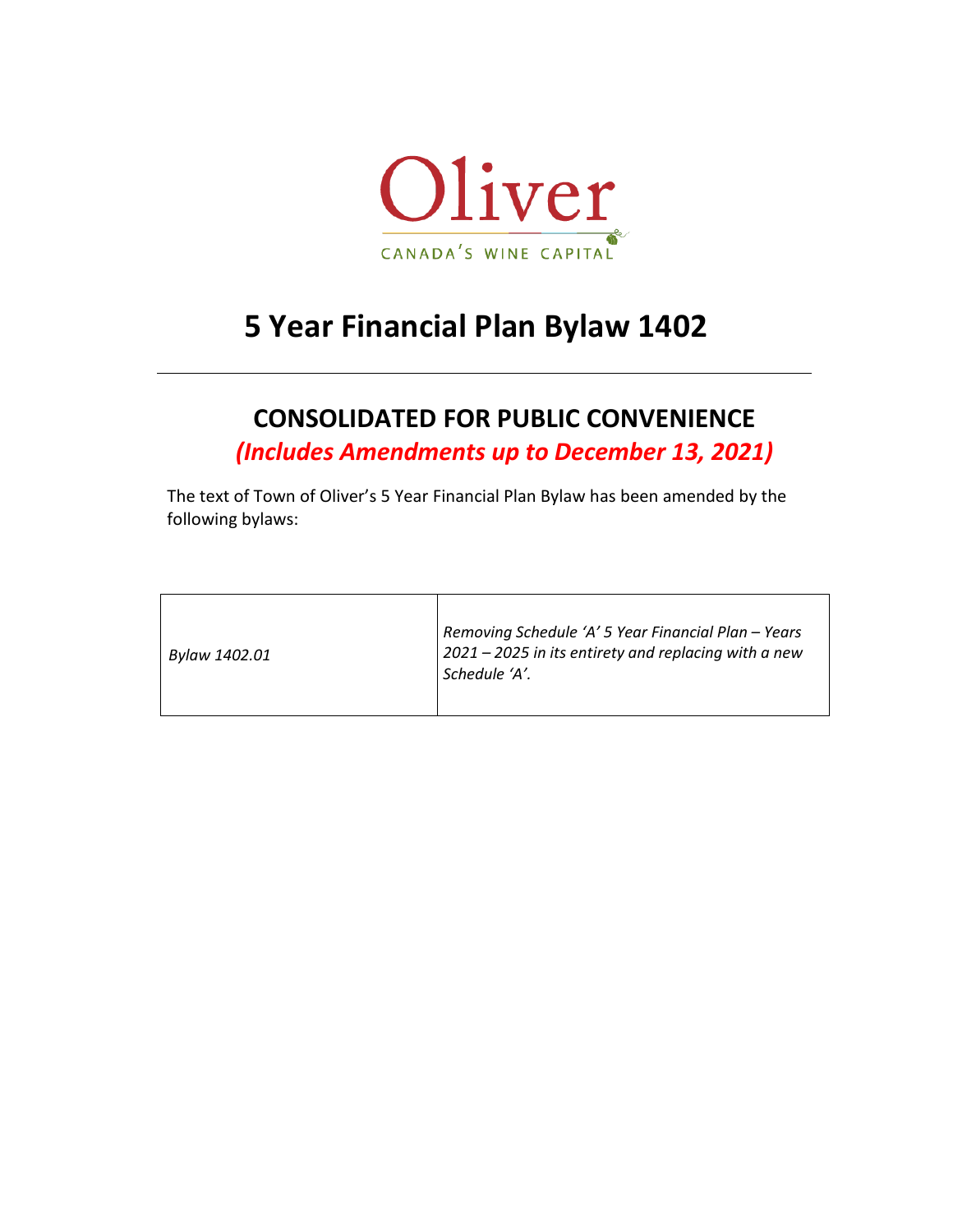#### **TOWN OF OLIVER BYLAW 1402**

#### A bylaw to adopt the 5 year financial plan for the calendar years 2021 through 2025

WHEREAS in accordance with Section 165 of the *Community Charter*, the Council is required, by bylaw, to adopt a Financial Plan for the municipality before the fifteenth day of May in each year;

NOW THEREFORE, the Council of the Town of Oliver in open meeting assembled hereby enacts as follows:

- 1. Schedule "A" attached hereto and forming part of this bylaw is hereby adopted as the 5 Year Financial Plan of the Town of Oliver for the calendar years 2021 through 2025.
- 2. Schedule "B" attached hereto and forming part of this bylaw is hereby adopted as the Statement of Objectives and Policies for the 5 Year Financial Plan of the Town of Oliver for the calendar years 2021 through 2025.
- 3. This bylaw may be cited for all purposes as the "5 Year Financial Plan Bylaw 1402".
- 4. Authority to make expenditures in accordance with the 5 year financial plan is hereby delegated to the following Management Staff:
	- 1) Chief Administrative Officer
	- 2) Chief Financial Officer
	- 3) Deputy Finance Officer
	- 4) Corporate Officer
	- 5) Deputy Corporate Officer
	- 6) Director of Development Services
	- 7) Director of Operations
	- 8) Deputy Director of Operations
	- 8) Fire Chief
	- 9) Deputy Fire Chief

Read a first, second and third time and adopted on the  $8<sup>th</sup>$  day of March, 2021<sup>1</sup>

\_\_\_\_\_\_\_\_\_\_\_\_\_\_\_\_\_\_\_\_\_\_\_\_\_\_\_\_\_ \_\_\_\_\_\_\_\_\_\_\_\_\_\_\_\_\_\_\_\_\_\_\_\_\_\_\_\_\_\_\_\_ *' Original signed by Mayor ' ' Original Signed by Corporate Officer '*

Mayor Corporate Officer

*1 With authority of Ministerial Order No. M083 dated March 26, 2020*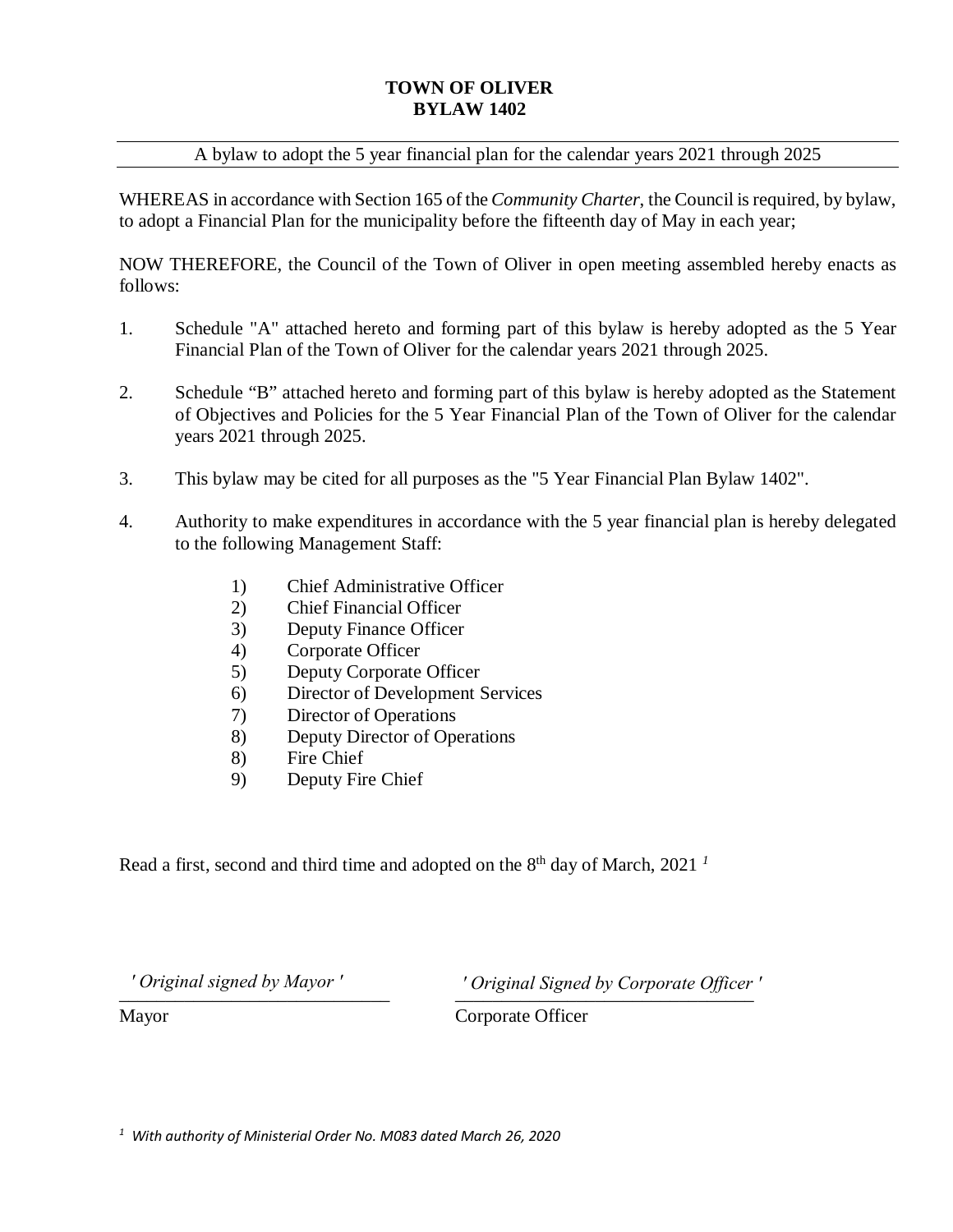# **Schedule 'A' to Bylaw 1402.01**

Amended by 1402.01 December 13, 2021

|                 |                                            | 2021                       | 2022          | 2023          | 2024          | 2025          |
|-----------------|--------------------------------------------|----------------------------|---------------|---------------|---------------|---------------|
|                 |                                            | <b>Budget</b><br>Amendment | <b>Budget</b> | <b>Budget</b> | <b>Budget</b> | <b>Budget</b> |
| <b>REVENUES</b> |                                            |                            |               |               |               |               |
|                 | <b>User Fees</b>                           | 3,838,951                  | 4,106,189     | 4,427,277     | 4,543,906     | 4,653,603     |
|                 | Property taxation                          | 2,828,177                  | 3,493,446     | 3,789,394     | 3,868,956     | 3,947,232     |
|                 | Government transfers                       | 5,123,098                  | 917,410       | 926,584       | 935,850       | 945,209       |
|                 | Concessions and franchise                  | 421,335                    | 421,335       | 421,335       | 421,335       | 421,335       |
|                 | Gain (loss) on disposal of TCA             |                            |               |               |               |               |
|                 | Other revenue from own                     |                            |               |               |               |               |
|                 | services                                   | 561,534                    | 561,534       | 561,534       | 561,534       | 561,534       |
|                 | Sale of services                           | 253,450                    | 253,450       | 247,150       | 247,150       | 247,150       |
|                 | Proceeds from Insurance                    | 374,685                    |               |               |               |               |
|                 | Investment income                          | 40,000                     | 40,000        | 40,000        | 40,000        | 40,000        |
|                 | Development cost charges                   |                            | 125,000       |               |               |               |
|                 | Contributions from developers<br>and other |                            |               |               |               |               |
|                 |                                            | 104,100                    | 291,500       | 1,500         | 1,500         | 1,500         |
|                 |                                            | 13,545,330                 | 10,209,864    | 10,414,774    | 10,620,231    | 10,817,563    |
| <b>EXPENSES</b> |                                            |                            |               |               |               |               |
|                 | <b>Water Services</b>                      | 2,818,280                  | 2,903,158     | 2,989,086     | 3,025,933     | 3,051,854     |
|                 | <b>General Government Services</b>         | 1,624,000                  | 1,239,609     | 1,264,401     | 1,289,689     | 1,315,483     |
|                 | <b>Sewer Services</b>                      | 1,140,512                  | 1,171,271     | 1,221,338     | 1,246,409     | 1,285,434     |
|                 | Transportation services &<br>public works  | 1,576,897                  | 1,608,435     | 1,640,604     | 1,673,416     | 1,706,884     |
|                 | <b>Protective Services</b>                 | 549,814                    | 1,544,000     | 1,574,880     | 1,606,378     | 1,638,506     |
|                 | <b>Development Services</b>                | 513,144                    | 523,407       | 533,875       | 544,553       | 555,444       |
|                 | Environmental & public health<br>services  |                            |               |               |               |               |
|                 |                                            | 442,410                    | 451,258       | 460,283       | 469,489       | 478,879       |
|                 |                                            | 8,665,057                  | 9,441,138     | 9,684,467     | 9,855,867     | 10,032,484    |
|                 |                                            |                            |               |               |               |               |
|                 | SURPLUS (DEFICIT) FOR THE YEAR             | 4,880,273                  | 768,726       | 730,307       | 764,364       | 785,079       |
|                 |                                            |                            |               |               |               |               |
|                 | ADJUSTED FOR NON-CASH ITEMS                |                            |               |               |               |               |
|                 | Amortization                               | 1,412,099                  | 1,426,044     | 1,440,268     | 1,454,777     | 1,469,576     |
|                 | Inventory expense                          | 30,500                     | 30,500        | 30,500        | 30,500        | 30,500        |
|                 | Prepaid expense                            | 15,000                     | 15,000        | 15,000        | 15,000        | 15,000        |
|                 |                                            | 1,457,599                  | 1,471,544     | 1,485,768     | 1,500,277     | 1,515,076     |
|                 | TOTAL CASH FROM OPERATIONS                 | 6,337,872                  | 2,240,270     | 2,216,075     | 2,264,641     | 2,300,155     |
|                 |                                            |                            |               |               |               |               |
|                 | <b>ADJUSTED FOR CASH ITEMS</b>             |                            |               |               |               |               |
|                 | Capital asset expenditures                 | - 12,786,191               | - 11,645,300  | 6,178,000     | 3,377,800     | 4,794,800     |
|                 | Inventory expenditures                     | 30,500                     | 30,500        | 30,500        | 30,500        | 30,500        |
|                 | Prepaid expenditures                       | 15,000                     | 15,000        | 15,000        | 15,000        | 15,000        |
|                 | Debt principle repayments                  | 443,562                    | 462,389       | 667,302       | 679,620       | 691,167       |
|                 | Debt proceeds                              | 4,367,000                  | 6,208,000     | 4,196,000     | 1,180,000     | 1,605,000     |
|                 | Transfer from (to) reserves                | 4,230,553                  | 4,998,796     | 1,952,996     | 2,163,796     | 3,150,796     |
|                 | Transfer from (to) surplus                 | 1,660,172                  | 1,293,877     | 1,474,269     | 1,505,517     | 1,524,484     |
|                 |                                            | 6,337,872                  | 2,240,270     | 2,216,075     | 2,264,641     | 2,300,155     |
|                 |                                            |                            |               |               |               |               |
|                 | FINANCIAL PLAN BALANCE                     | 0                          | 0             | 0             | 0             | 0             |
|                 |                                            |                            |               |               |               |               |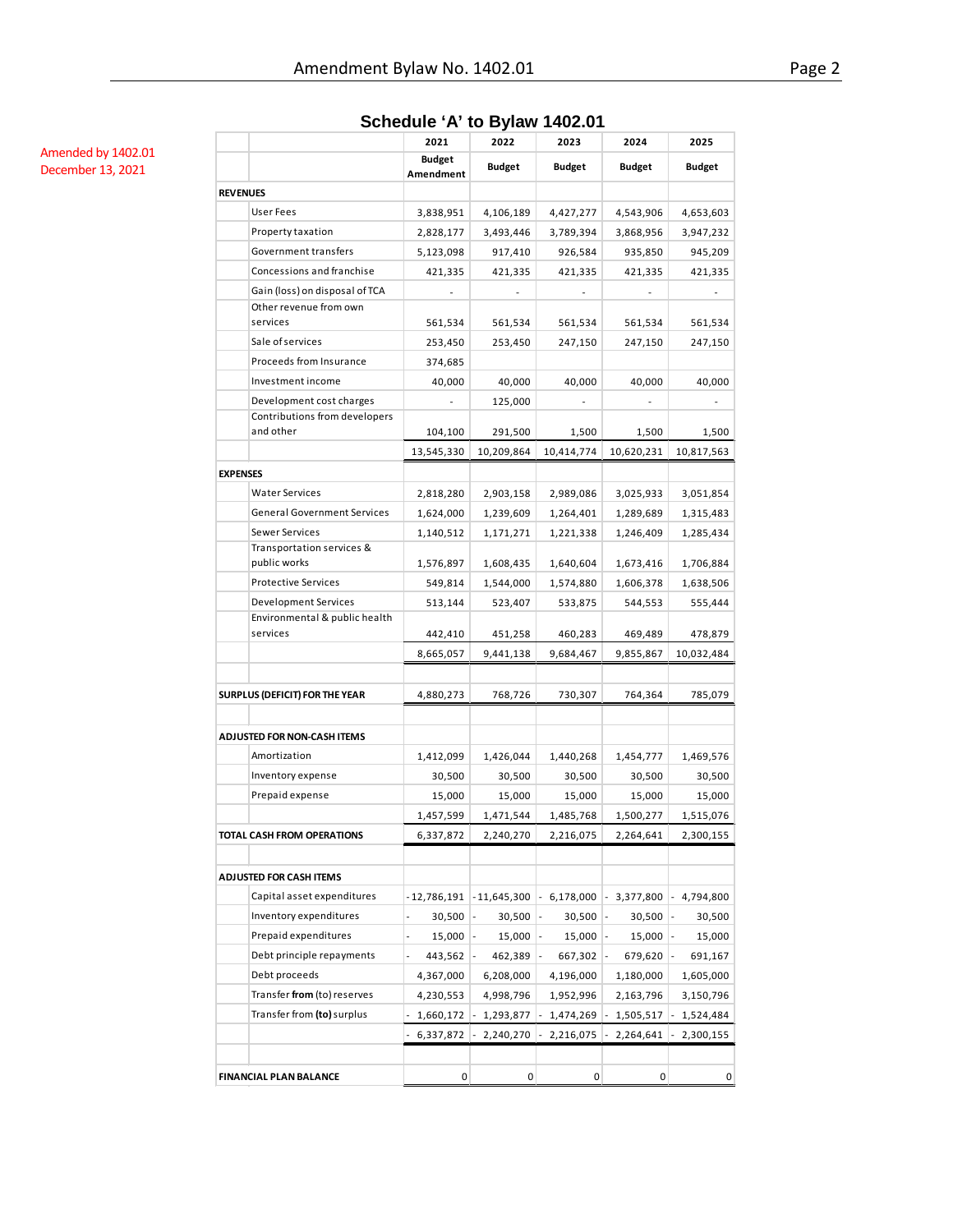#### **TOWN OF OLIVER 5 Year Financial Plan Bylaw 1402 Schedule "B" - Statement of Objectives and Policies**

In accordance with Section 165(3.1) of the *Community Charter*, the Town of Oliver (Town) is required to include in the Five Year Financial Plan, objectives and policies regarding each of the following:

- 1. The proportion of total revenue that comes from each of the funding sources described in Section 165(7) of the *Community Charter*;
- 2. The distribution of property taxes among the property classes, and
- 3. The use of permissive tax exemptions

# **Funding Sources**

Table 1 below shows the proportion of total revenue anticipated to be raised from each funding source in 2019 for the consolidated operating and capital budget.

Property taxes form approximately 10% of the overall revenue of the municipality. The system of property taxation is relatively easy to administer and understand. It provides a stable and consistent source of revenue for many services that are difficult or undesirable to fund on a user-pay basis. These include services such as general administration, fire protection, bylaw enforcement, snow removal, road maintenance, airport, and community buildings. For these reasons, property taxation will continue to be a substantial source of municipal revenue.

The greatest source of municipal revenue is from user fees and sales of services. User fees attempt to apportion the value of a service to those who use the service. Approximately 90% of this user fee revenue represents water and sewer charges. Water and sewer system users fully pay for the costs of these systems, without subsidy from property taxes. The municipality strives to calculate full cost user fees for these services, which includes not only direct but indirect costs such as administration and operating overhead.

#### *Objectives*

- Over the next five years, where possible, the Town will endeavour to supplement revenues from user fees and charges, rather than taxation, to lessen the burden on its limited property tax base.
- Investigate other potential funding sources and securing opportunities for additional revenues.

#### *Policies*

- The Town will review all user fee levels to ensure they are adequately meeting both the capital and delivery costs of the service.
- The Town will endeavour to review and adjust user fees to maintain competitiveness with other municipalities or market rates.
- Aggressively seek available grants for projects to mitigate the potential impact on property taxation rates.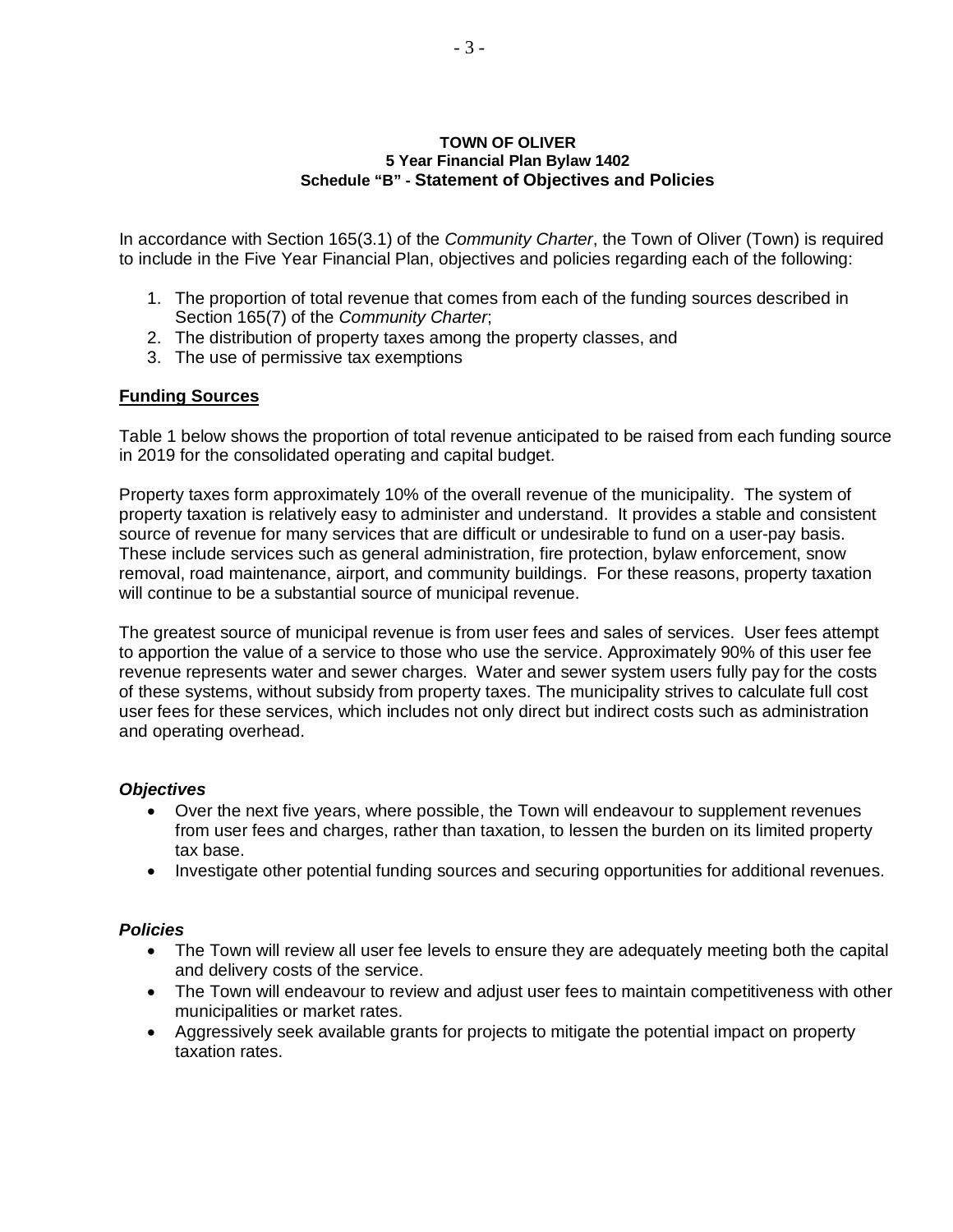#### **TOWN OF OLIVER 5 Year Financial Plan Bylaw 1402 Schedule "B" - Statement of Objectives and Policies**

|                                | % Total        |                  |
|--------------------------------|----------------|------------------|
| <b>Funding Source</b>          | <b>Funding</b> | <b>Amount</b>    |
| Debt proceeds                  | 24.1%          | \$<br>4,367,000  |
| Grants                         | 21.1%          | 4,848,327<br>\$  |
| User fees and sale of services | 20.1%          | \$<br>4,092,401  |
| Reserves                       | 15.4%          | \$<br>2,574,949  |
| Municipal Taxation, net        | 9.7%           | \$<br>1,977,622  |
| Other sources                  | 6.0%           | \$<br>1,224,270  |
| Parcel taxes                   | 3.7%           | \$<br>753,254    |
| Development cost charges       | 0.0%           | \$               |
|                                |                |                  |
|                                |                | \$<br>19,837,823 |

# **Table 1 – Sources of Funding (2021)**

# **Distribution of Property Tax Rates**

Table 2 below shows the proposed distribution of property tax revenue among the property classes. The residential property class provides the largest proportion of property tax revenue. This is appropriate as this class also forms the largest portion of the assessment base and consumes the majority of Town services.

# *Objectives*

- Allow for a maximum business multiple not to exceed the Provincial multiple established by British Columbia Regulations 426/2003 and 439/2003 for the business class.
- Ensure that business and light industry property tax multiples continue to be equal.
- Over the next five years maintain tax stability by keeping the proportionate relationship between all other classes equal.
- Over the next five years the property tax increases will ensure that the rate payers will reduce the financial burden associated with expected futures costs for the Town.

# *Policies*

- Supplement, where possible, revenues from user fees and charges to help offset the burden on the entire property tax base.
- Continue to apply additional taxes that would have been collected from new non-residential development against the tax increases in those classifications. This results in slowly reducing the proportions of taxes paid by the commercial sector in relation to the residential sector.
- Regularly review and compare the Town's distribution of tax burden relative to other municipalities in the South Okanagan.